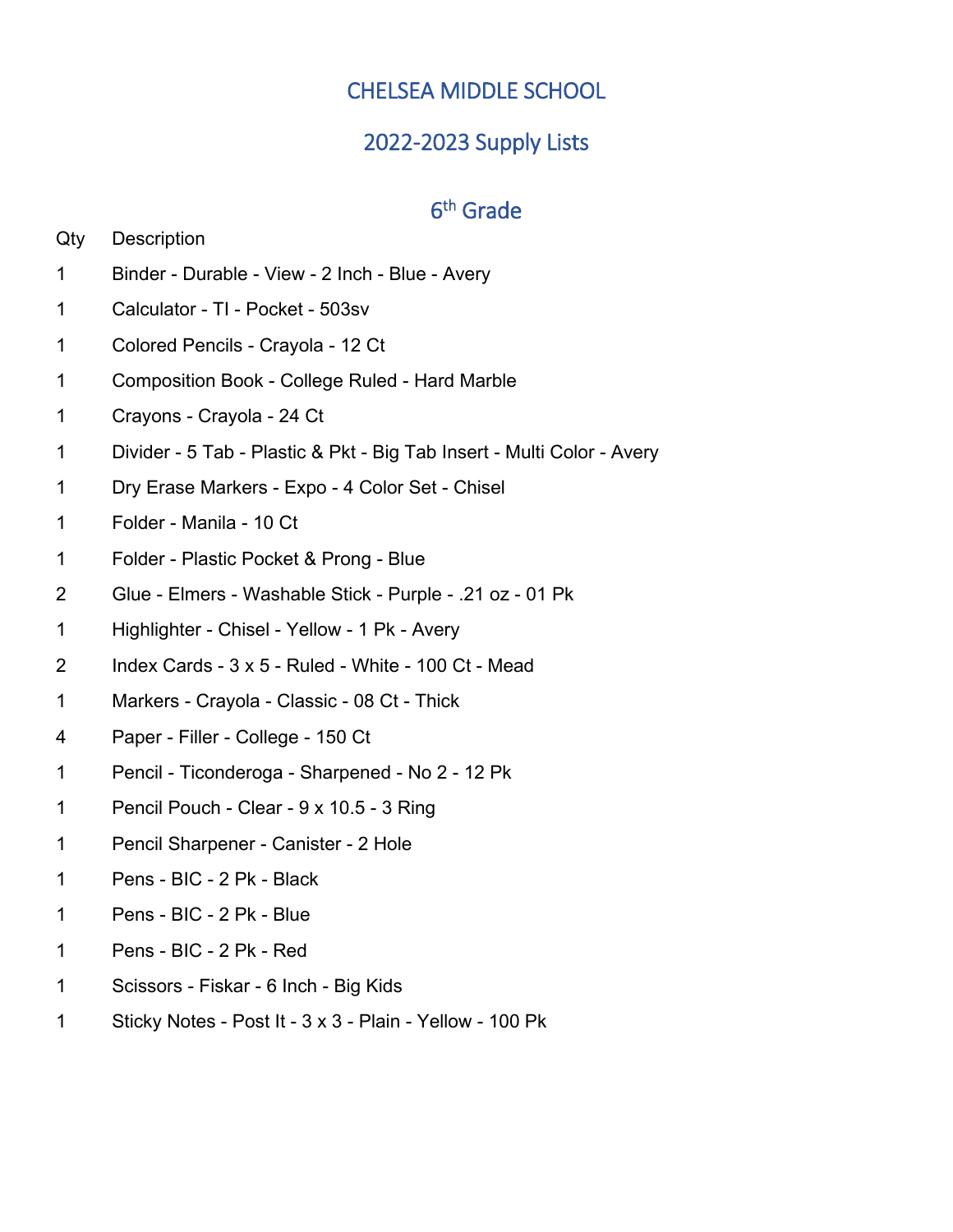# 7th Grade

- Qty Description
- Binder Durable View 1.5 Inch Blue Avery
- Binder Durable View 1.5 Inch White Avery
- Calculator TI-30Xiis
- Colored Pencils Crayola 08 Ct
- Divider 5 Tab Plastic & Pkt Big Tab Insert Multi Color Avery
- Dry Erase Markers Expo 4 Color Set Fine
- Folder Plastic Pocket & Prong Blue
- Glue Elmers All Purpose Stick White .77 oz 3 Ct
- Highlighter Pen Style Chisel Clip 3 Pack Yellow, Blue, Pink
- Paper Filler Wide 100 Ct
- Pencil Mechanical BIC .7mm 10 Pk
- Pencil Mechanical BIC Refill .7mm 30 Pack
- Pens BIC 10 Pack Blue